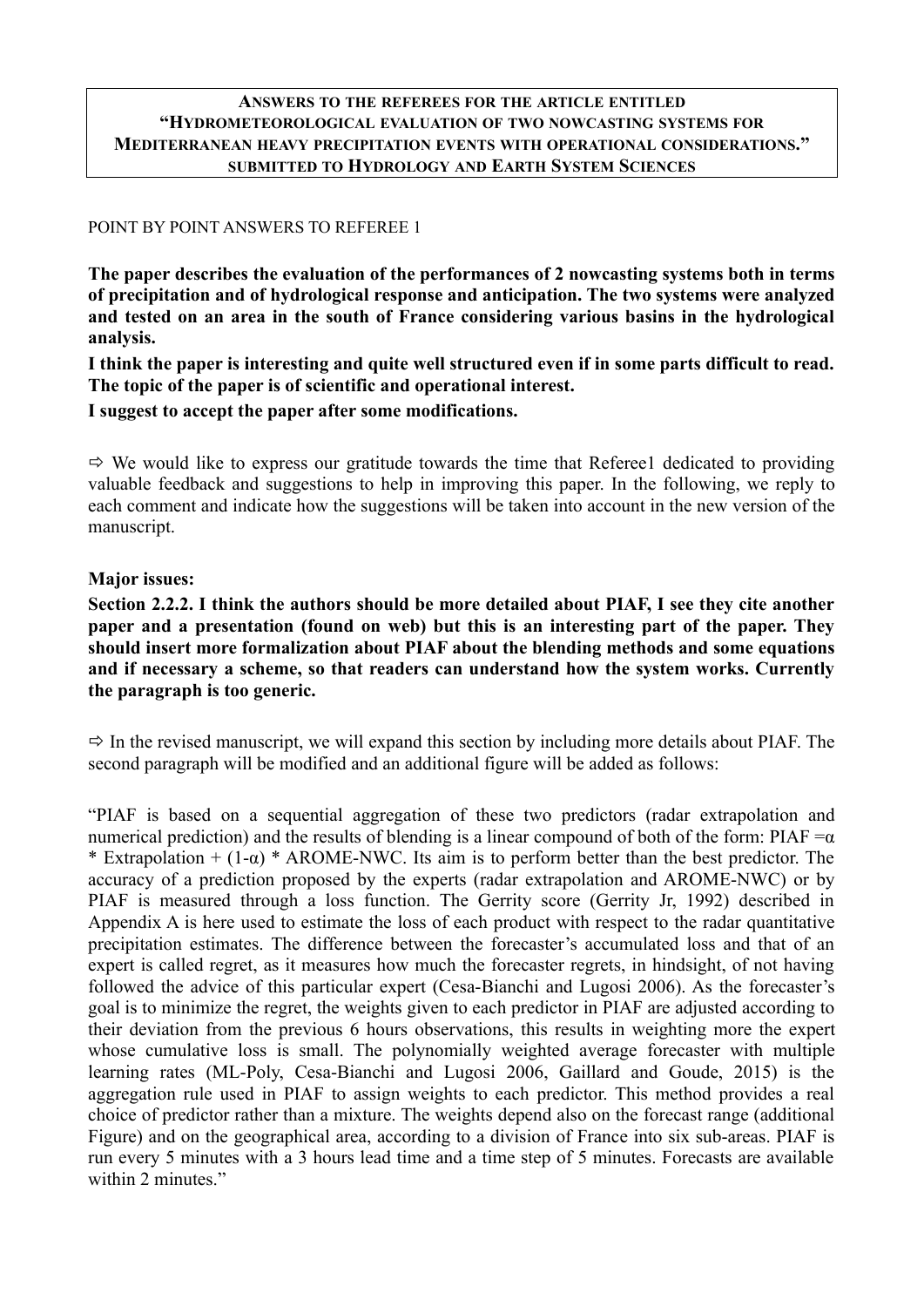Cesa-Bianchi, N., & Lugosi, G. (2006). *Prediction, learning, and games*. Cambridge university press.

Gaillard, P., & Goude, Y. (2015). Forecasting electricity consumption by aggregating experts; how to design a good set of experts. In *Modeling and stochastic learning for forecasting in high dimensions* (pp. 95-115). Springer, Cham.



*Additional figure : 3-D representation of the weight α given to radar extrapolation in PIAF. It shows the PIAF forecast lead time (interval [0, 180 minutes]) dependency on α (interval [0, 1]) for PIAF forecasts starting from 12 October 2016 18:05UTC to 13 October 2016 00:05UTC.*

**It is not clear to me why the authors did not evaluate the products on the same time window. I understand that probably PIAF from a certain lead time head will tend to be really similar to AROME-NWC (or not?). Looking at figures 3, 4, 7 (and others) I would found interesting having the lines (or dots) on same time windows (60 to 360 min). Since I have some experience about how is sometimes (potentially) hard and time consuming a request like this, I do not want to constrain the authors to enlengthen all the PIAF graphs if they have not the run easily available. Anyway they should insert some discussion about this point.**

 $\Rightarrow$  The products were not evaluated on the same time window because their lead times and forecast intervals are different. The nowcasting system PIAF has been developed to provide forecasts up to 3 hours and thus ensure the transition to the "classical" forecasting lead times.

New sentences Pgg 6 line 164 in section 2.4 will be added to emphasise this point:

"As PIAF forecasts last 180 minutes and AROME-NWC forecasts last 360 minutes, they are not evaluated on the same time window. Their performance can be compared only at lead times less than 180 minutes"

**Section 3.3 Hydrological verification is interesting, but I have to say is quite complex to follow in some passages. The explanation is detailed but sometime I loose myself between reading it and looking the figures ore the tables. I suggest inserting bullet points along the explanation in order to make more schematic the explanations.**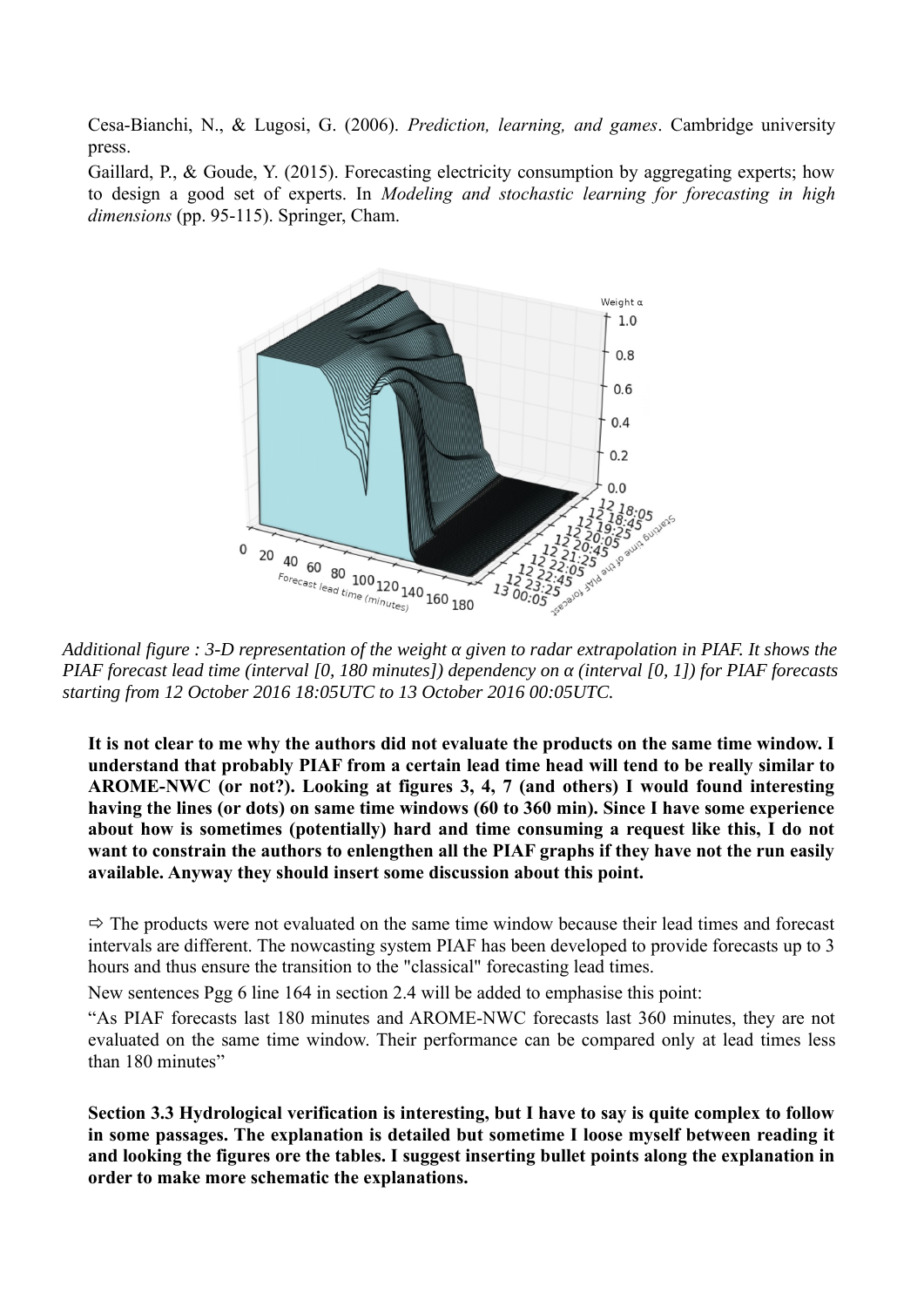$\Rightarrow$  Thank you for the suggestion. Bullet points will be inserted along the explanation in the revised manuscript.

**Two elements would be interesting:**

**1) As I said before for rain evaluation, it would be interesting the case of using the blending in PIAF algorithm in range 60 360 minutes, and trigger hydro model. I do not know if this is possible at least for the two events of hydrological evaluation; if this request too work I do not ask to the authors to carry out the analysis.**

**2) The propagation capability of hydro model. The authors states "The evaluation aims at addressing the following question: How many hours of anticipation on floods can we have at most in terms of intensity and temporality of the flood peaks using rainfall nowcasting". Hydro model could have a key role a in some cases. I believe it would be interesting to see the graphs in Figure 10 and 11, leaving the routing of hydro model working for 3-6 hours. It seems to me that hydro model is not exploited in all its potentialities. This reflects also in the Conlusions.**

 $\Rightarrow$  1) As operational PIAF forecasts last only 180 minutes, the hydrological evaluation was based on this time range.

 $\Rightarrow$  2) In this paper we have focused on the contribution of rainfall forecasts only and not on the impact of the propagation capability of ISBA-TOP. Our main objective was to assess the quality of the rainfall forecasts rather than the quality of the hydrological model. However we totally agree that the issue of the propagation capability of hydrological models needs to be investigated further in other studies including nowcasting ranges. The end of the Conclusions will be modified to reflect this aspect:

Pgg 12 line 384 "...Up to one hour and a half, or two hours, PIAF allows to forecast well peak value and time. Even if this hydrological assessment of the nowcasting systems provides positive and encouraging results for flash-flood forecasting, simulations could certainly be improved by using the propagation capability of the hydrological model. By letting the hydrological model route the water few hours after the end of the rainfall forecast, anticipation times could be increased. This point could be addressed within the framework of the French PICS project (Payrastre et al., 2019) as well as the use of other hydrological models and new case studies for further analysis."

### **Other comments:**

## **Pgg 2 lines 25-29, the sentence is not clear, pleas rephrase. Line 29 maybe observations not observation.**

 $\Rightarrow$  The sentences will be modified as follows:

"It is difficult to forecast heavy precipitation events with accurate intensity, chronology and location. Among the difficulties encountered there are the complex features and variability of deep convection and the associated small space-time scales that are hardly predictable. Nowcasting systems suit these scales with high spatial and temporal resolution short-term forecasts (usually up to a few hours). They can be based on extrapolation of observations, or rely on mesoscale numerical weather prediction or else combine these two approaches."

### **Pgg 3 lines 77. Not clear. do you mean "verification methods"?**

 $\Rightarrow$  Yes we mean "verification methods". All "evaluation methods" will be replaced by "verification" methods" in the revised manuscript.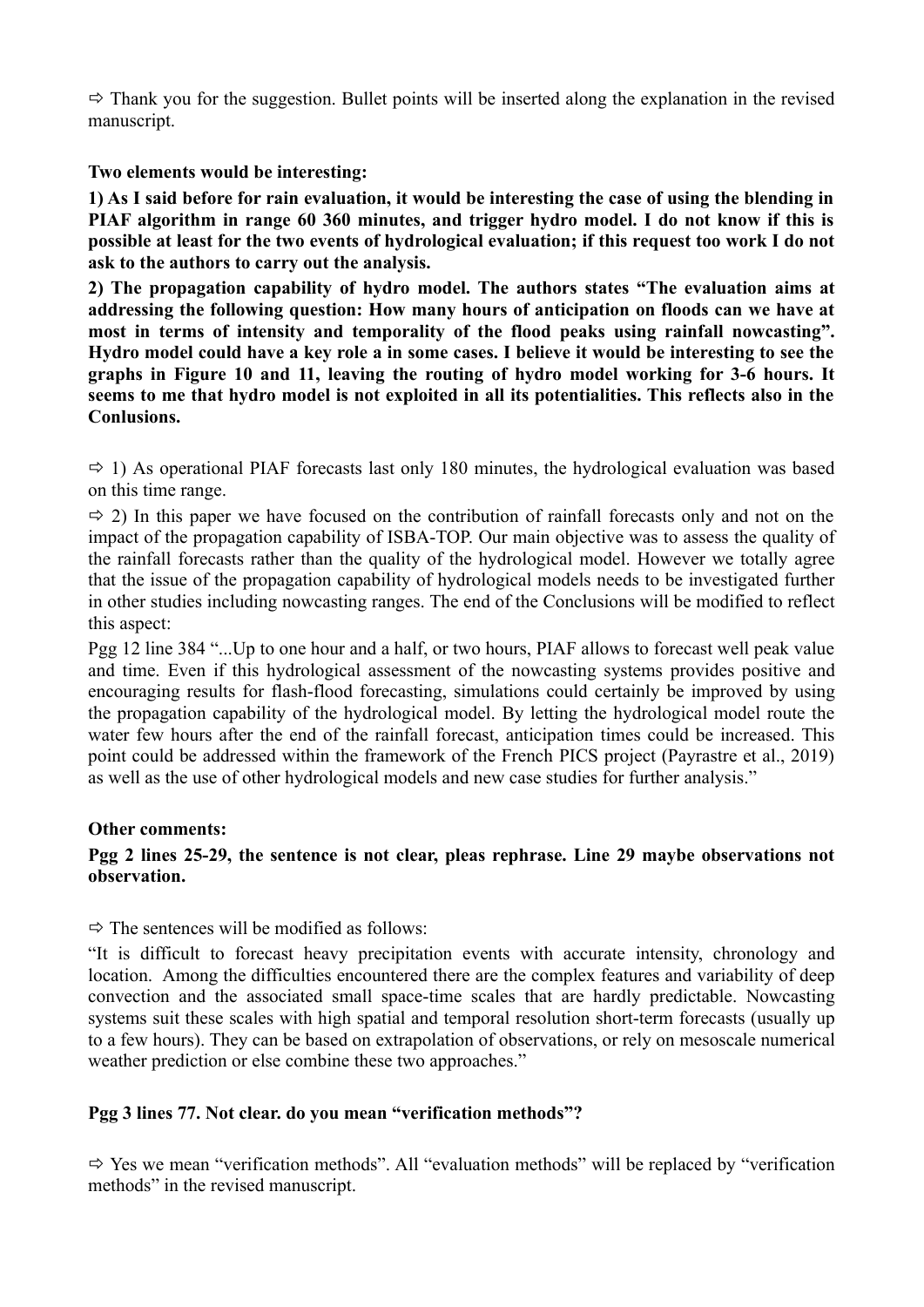## **Pgg 6, line 168 "….The reference is the discharge simulation obtained using the radar rainfall estimates ANTILOPE as input to the distributed hydrological.." this is a reasonable ad used approach, I only suggest to insert some references**

 $\Rightarrow$  A new sentence with three references will be added:

"...The reference is the discharge simulation obtained using the radar rainfall estimates ANTILOPE as input to the distributed hydrological model. This approach allows to dissociate the error made by the hydrological model from that made by the rainfall forecasts (Borga, 2002, Berenguer et al., 2005, Poletti et al. 2019)."

Borga, M. (2002). Accuracy of radar rainfall estimates for streamflow simulation. *Journal of Hydrology*, *267*(1-2), 26-39.

Berenguer, M., Corral, C., Sánchez-Diezma, R., & Sempere-Torres, D. (2005). Hydrological validation of a radar-based nowcasting technique. *Journal of Hydrometeorology*, *6*(4), 532-549.

Poletti, M. L., Silvestro, F., Davolio, S., Pignone, F., & Rebora, N. (2019). Using nowcasting technique and data assimilation in a meteorological model to improve very short range hydrological forecasts. *Hydrology and Earth System Sciences*, *23*(9), 3823-3841.

## **Pgg 7, line 199 "…PIAF results from the linear combination of AROME-NWC prediction fields and radar extrapolation. The weights given to each predictor are adjusted according to their recent performance against observation…." It is not clear in which way, more details in section 2.2.2 e some more comments here can help to understand.**

 $\Rightarrow$  We hope that the details provided in Section 2.2.2 will make the analysis of the results clearer. The sentence Pgg7 line 199 will be modified as follows:

"The weights given to each predictor are adjusted according to their recent performance against observation as described in section 2.2.2."

# **Pgg 8, lines 227 231. Please rephrase this paragraph is not really clear. I would start "In order to verify…"**

 $\Rightarrow$  The paragraph in the new version of the paper will be modified as follows:

"In order to verify the forecast performance of AROME-NWC and PIAF, two verification methods were used: a traditional point-to-point verification and a neighborhood spatial technique using FSS. The results obtained with these two methods are similar and can be summarized as follows: a quick loss of PIAF accuracy is observed on the very first lead times, its performance is higher than AROME-NWC up to 1h15/1h30 of forecast but not necessarily beyond."

## **Pgg 9 lines 254-255. Please rephrase**

 $\Rightarrow$  This will be rephrased as follows:

"Finally, the results of both verification methods (point-to-point and catchment scale comparisons of observed and forecast rainfall) generally lead to the same conclusions."

## **Pgg 10 lines 305. Remove "the" in sentence .."the four…"**